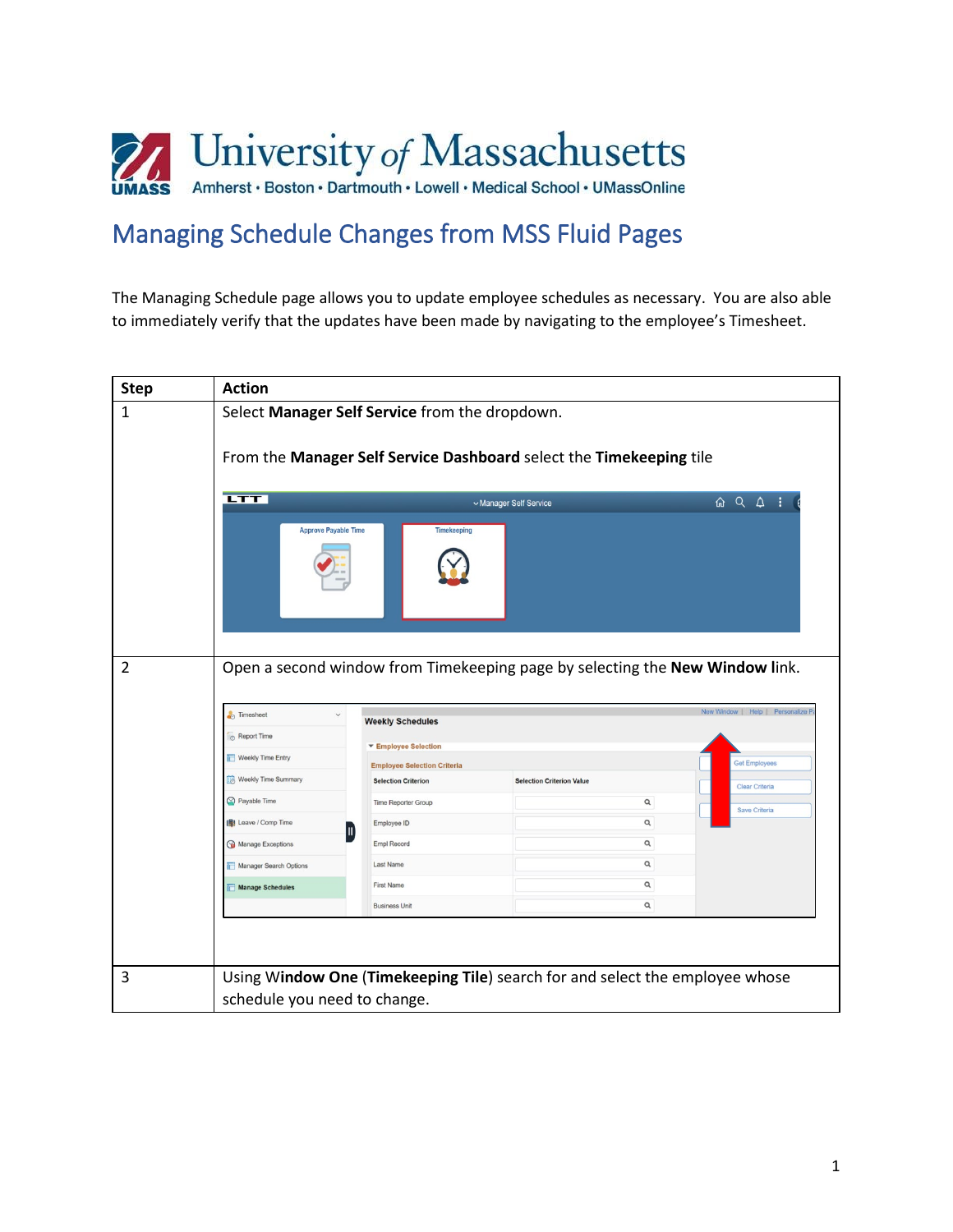| access.                                                                                                                                                                                      |                                                                                                                                                                                                                                                                                                   |                                                                                                        |                                              |                                                                                              |                                                                                                                                                                                                                                                                                                                                                                                                                                                                                                                                            |  |  |  |
|----------------------------------------------------------------------------------------------------------------------------------------------------------------------------------------------|---------------------------------------------------------------------------------------------------------------------------------------------------------------------------------------------------------------------------------------------------------------------------------------------------|--------------------------------------------------------------------------------------------------------|----------------------------------------------|----------------------------------------------------------------------------------------------|--------------------------------------------------------------------------------------------------------------------------------------------------------------------------------------------------------------------------------------------------------------------------------------------------------------------------------------------------------------------------------------------------------------------------------------------------------------------------------------------------------------------------------------------|--|--|--|
| Timesheet<br>$\checkmark$                                                                                                                                                                    |                                                                                                                                                                                                                                                                                                   |                                                                                                        |                                              |                                                                                              |                                                                                                                                                                                                                                                                                                                                                                                                                                                                                                                                            |  |  |  |
| Report Time                                                                                                                                                                                  |                                                                                                                                                                                                                                                                                                   |                                                                                                        |                                              |                                                                                              |                                                                                                                                                                                                                                                                                                                                                                                                                                                                                                                                            |  |  |  |
| Weekly Time Entry                                                                                                                                                                            |                                                                                                                                                                                                                                                                                                   |                                                                                                        |                                              |                                                                                              |                                                                                                                                                                                                                                                                                                                                                                                                                                                                                                                                            |  |  |  |
| <b>Reekly Time Summary</b>                                                                                                                                                                   | <b>Selection Criterion</b>                                                                                                                                                                                                                                                                        |                                                                                                        |                                              |                                                                                              |                                                                                                                                                                                                                                                                                                                                                                                                                                                                                                                                            |  |  |  |
| Payable Time                                                                                                                                                                                 | Time Reporter Group                                                                                                                                                                                                                                                                               |                                                                                                        | Q                                            |                                                                                              |                                                                                                                                                                                                                                                                                                                                                                                                                                                                                                                                            |  |  |  |
| Leave / Comp Time                                                                                                                                                                            | Employee ID                                                                                                                                                                                                                                                                                       |                                                                                                        | Q                                            |                                                                                              |                                                                                                                                                                                                                                                                                                                                                                                                                                                                                                                                            |  |  |  |
| Manage Exceptions                                                                                                                                                                            | <b>Empl Record</b>                                                                                                                                                                                                                                                                                |                                                                                                        | Q                                            |                                                                                              |                                                                                                                                                                                                                                                                                                                                                                                                                                                                                                                                            |  |  |  |
|                                                                                                                                                                                              | Last Name                                                                                                                                                                                                                                                                                         |                                                                                                        | $\mathsf Q$                                  |                                                                                              |                                                                                                                                                                                                                                                                                                                                                                                                                                                                                                                                            |  |  |  |
|                                                                                                                                                                                              | <b>First Name</b>                                                                                                                                                                                                                                                                                 |                                                                                                        | $\alpha$                                     |                                                                                              |                                                                                                                                                                                                                                                                                                                                                                                                                                                                                                                                            |  |  |  |
|                                                                                                                                                                                              | <b>Business Unit</b>                                                                                                                                                                                                                                                                              |                                                                                                        | Q                                            |                                                                                              |                                                                                                                                                                                                                                                                                                                                                                                                                                                                                                                                            |  |  |  |
| Timesheet<br>$\checkmark$<br>Report Time<br>Weekly Time Entry<br>Weekly Time Summary<br>Payable Time<br>Leave / Comp Time<br>Manage Exceptions<br>Manager Search Options<br>Manage Schedules | <b>Instructions</b><br>ate and Schedule Selection<br>*View By Week<br>04/11/2021<br>Date<br><b>Schedule Group</b><br>ployees For Melissa Sullivan $\oslash$<br>霞<br><b>Schedule Detail</b><br>Demographics<br>$\mathbb{P}$<br>elect Last Name<br><b>First Name</b><br>$\Box$<br>Mullen<br>Melissa | $\check{~}$<br>曲の<br>$\checkmark$<br><b>Employee ID</b><br>10008161                                    | Empl Record Job Title<br>0 Police Lieutenant | <b>Next Week</b><br>Sunday<br>04/11/21<br>0 Hours<br><b>OFF</b>                              | Monday<br>04/12/21                                                                                                                                                                                                                                                                                                                                                                                                                                                                                                                         |  |  |  |
| <b>Timesheet</b><br>$\checkmark$<br>Report Time<br>Weekly Time Entry<br>Weekly Time Summary<br><b>Payable Time</b><br>Leave / Comp Time<br>Manage Exceptions<br>Manager Search Options       | Job Title Police Lieutenant<br>Actions-<br>$\bf{0}$<br>$\blacktriangleright$ Instructions<br><b>Refresh Schedule</b><br>*Schedule Type Elapsed<br>$\checkmark$<br><b>Refresh Schedule</b><br><b>Primary Schedule</b><br><b>Schedule Detail</b><br><b>Time Reporting Elements</b>                  | <b>Taskgroup</b>                                                                                       | $\parallel$<br><b>Off Shift</b>              | <b>Sched Hrs</b>                                                                             | Q                                                                                                                                                                                                                                                                                                                                                                                                                                                                                                                                          |  |  |  |
|                                                                                                                                                                                              | Manager Search Options<br>Manage Schedules<br>modified.                                                                                                                                                                                                                                           | <b>Weekly Schedules</b><br>▼ Employee Selection<br><b>Employee Selection Criteria</b><br>Ш<br>Shift ID |                                              | <b>Selection Criterion Value</b><br>*Punch Pattern Default<br><b>Task Reporting Elements</b> | Use one or more of the available filters to find and select the employee(s) you need to<br>New Window   Help   Personali<br><b>Get Employees</b><br>Clear Criteria<br>Save Criteria<br>At the bottom of the search page, select the day(s) that require the schedule be<br><b>Previous Week</b><br><b>8 Hours</b><br>Update the schedule as needed and select Save at the bottom of the page.<br>Employment Record Number 0<br>Default Taskgroup UM_EXP<br>(Existing schedule will be cleared and refreshed based on the selections made.) |  |  |  |